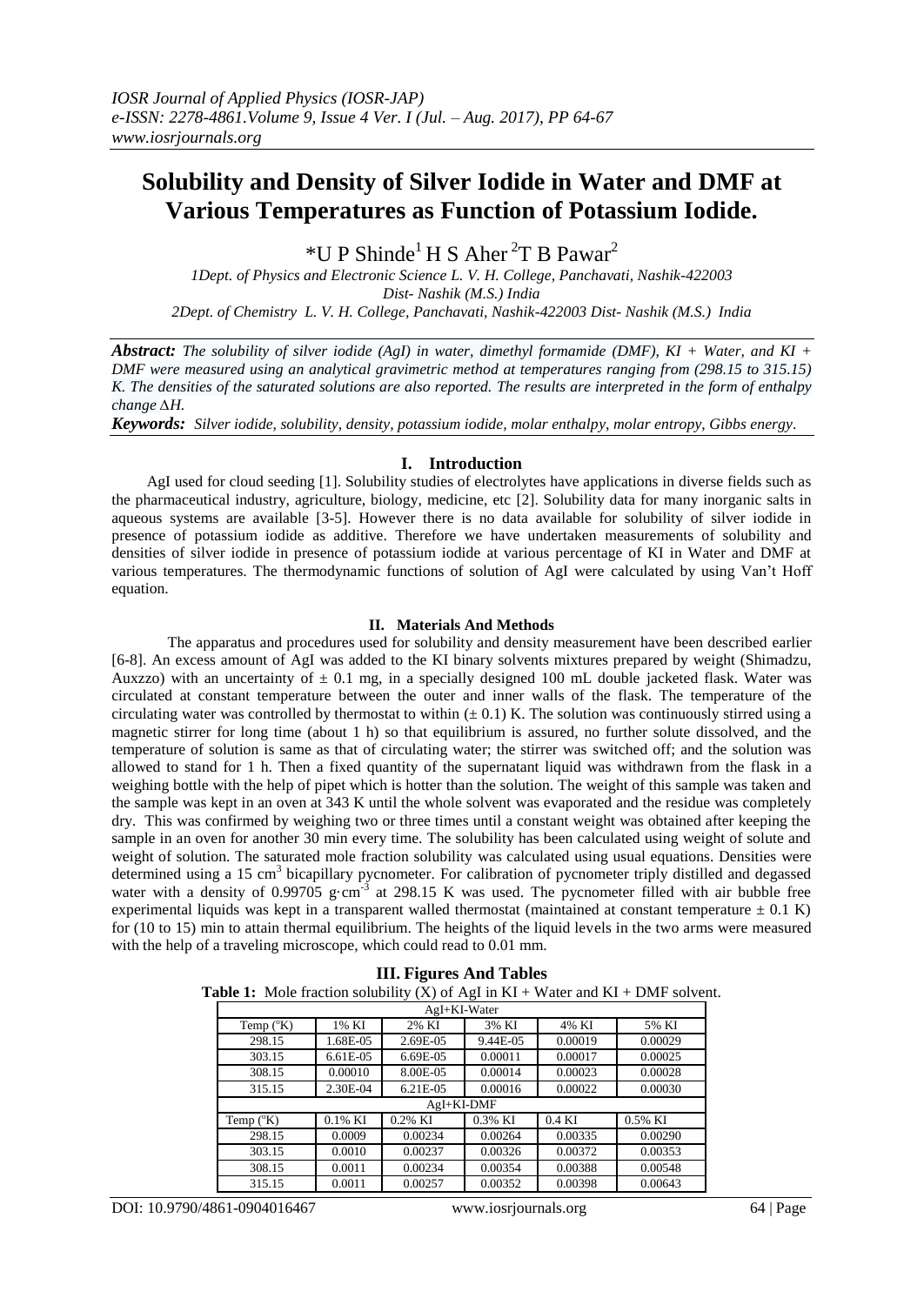| Amount of KI taken | $\rho$ AgI+KI-Water |        |        |        |  |
|--------------------|---------------------|--------|--------|--------|--|
|                    | 298.15              | 303.15 | 308.15 | 313.15 |  |
| 1% KI              | 1.0035              | 1.0030 | 1.0018 | 1.0004 |  |
| 2% KI              | 1.0117              | 1.0108 | 1.0094 | 1.0080 |  |
| 3% KI              | 1.0191              | 1.0176 | 1.0162 | 1.0155 |  |
| 4% KI              | 1.0259              | 1.0251 | 1.0237 | 1.0223 |  |
| 5% KI              | 1.0337              | 1.0325 | 1.0312 | 1.0299 |  |
| Amount of KI taken | $\rho$ AgI+KI-DMF   |        |        |        |  |
|                    | 298.15              | 303.15 | 308.15 | 313.15 |  |
| $0.1\%$ KI         | 0.9473              | 0.9435 | 0.9406 | 0.9383 |  |
| $0.2\%$ KI         | 0.9513              | 0.9476 | 0.9444 | 0.9395 |  |
| $0.3\%$ KI         | 0.9521              | 0.9517 | 0.948  | 0.9465 |  |
| $0.4\%$ KI         | 0.9548              | 0.9527 | 0.9495 | 0.948  |  |
| 0.5% KI            | 0.9562              | 0.9537 | 0.951  | 0.9487 |  |

**Table 2:** Densities of saturated solution of AgI in KI + Water and KI + DMF solvent

**Table 3:** Thermodynamic Functions Relative to Solution Process of AgI at Tmean = 305.65 K

| composition | $\Delta H$ (KJK-<br>$\text{Imol}^{-1}$ ) | $\Delta G$ (KJK $\cdot$ <sup>1</sup> mol <sup>-1</sup> ) | $\Delta S$ (KJK <sup>-1</sup> mol <sup>-1</sup> ) | $\Delta S$ (JK- <sup>1</sup> mol- | $T\Delta S$ (KJK <sup>-1</sup> mol <sup>-1</sup> ) |
|-------------|------------------------------------------|----------------------------------------------------------|---------------------------------------------------|-----------------------------------|----------------------------------------------------|
| $1\%$ KI    | 8.1809                                   | 24.0360                                                  | $-0.0518$                                         | $-51.8731$                        | $-15.8550$                                         |
| $2\%$ KI    | 42.3930                                  | 24.9143                                                  | 0.0571                                            | 57.1854                           | 17.4787                                            |
| 3% KI       | 30.3544                                  | 22.7802                                                  | 0.0247                                            | 24.7805                           | 7.5741                                             |
| 4% KI       | 11.7975                                  | 21.5668                                                  | $-0.0319$                                         | $-31.9623$                        | $-9.7692$                                          |
| 5% KI       | 2.9930                                   | 20.7446                                                  | $-0.0580$                                         | $-58.0782$                        | $-17.7516$                                         |
| AgI+KI-DMF  |                                          |                                                          |                                                   |                                   |                                                    |
| $0.1\%$ KI  | 3.0928                                   | 17.2963                                                  | $-0.0464$                                         | -46.4698                          | $-14.2035$                                         |
| $0.2\%$ KI  | 4.1736                                   | 15.3117                                                  | $-0.0364$                                         | $-36.4409$                        | $-11.1381$                                         |
| $0.3\%$ KI  | 14.7739                                  | 14.5688                                                  | 0.00067                                           | 0.6711                            | 0.2051                                             |
| $0.4\%$ KI  | 11.1407                                  | 14.1644                                                  | $-0.0098$                                         | $-9.8926$                         | $-3.0236$                                          |
| $0.5\%$ KI  | 43.9311                                  | 13.79                                                    | 0.0986                                            | 98.6131                           | 30.1411                                            |



Fig 1: Variation of Mole fraction solubility (X) of AgI with % of KI in KI+ water solvent mixture.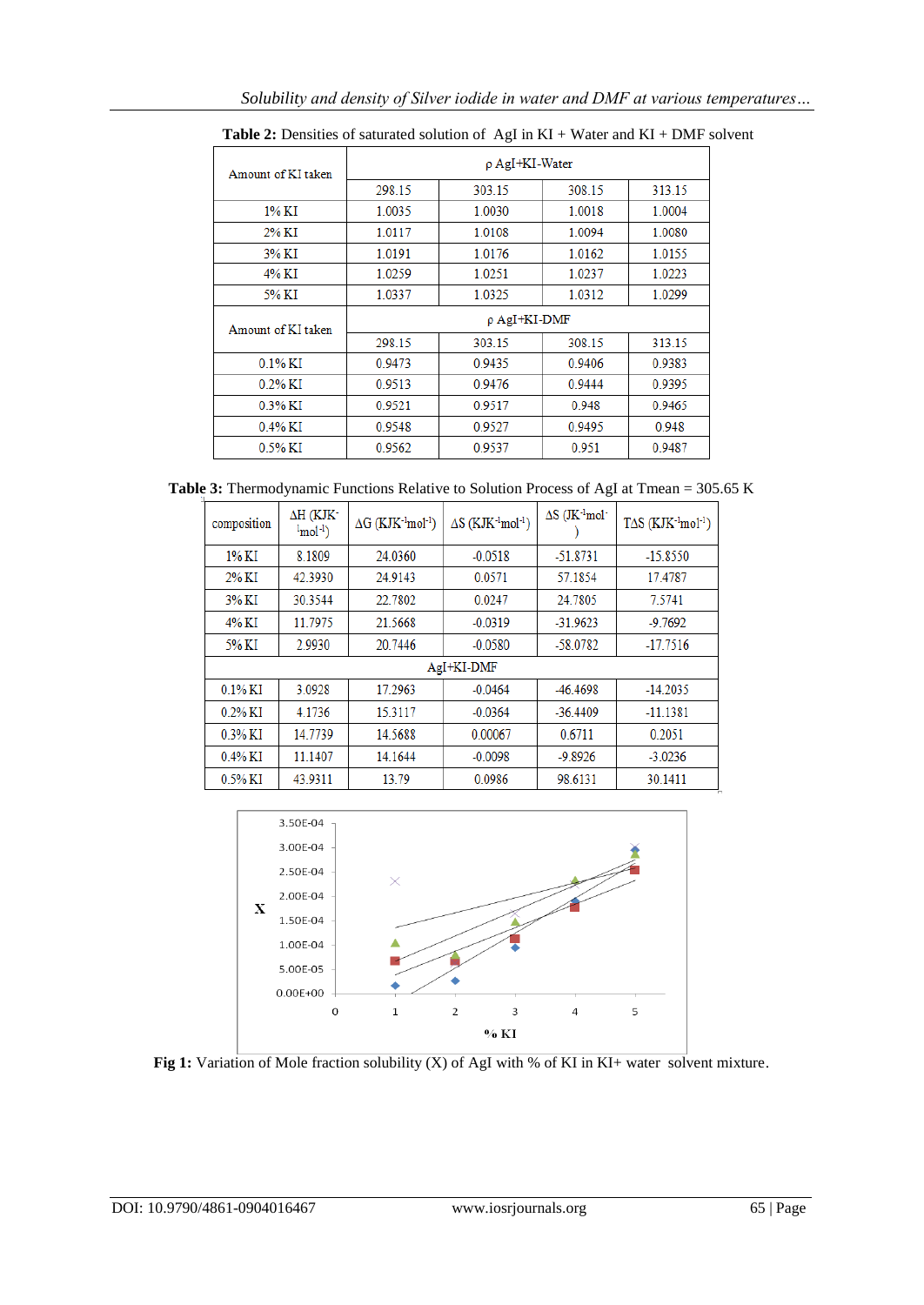

Fig 2: Variation of Mole fraction solubility (X) of AgI with % of KI in KI+ DMF solvent mixture.



**Fig 3:-** Mole fraction solubility (X) of AgI in KI + Water solvent with temperature.